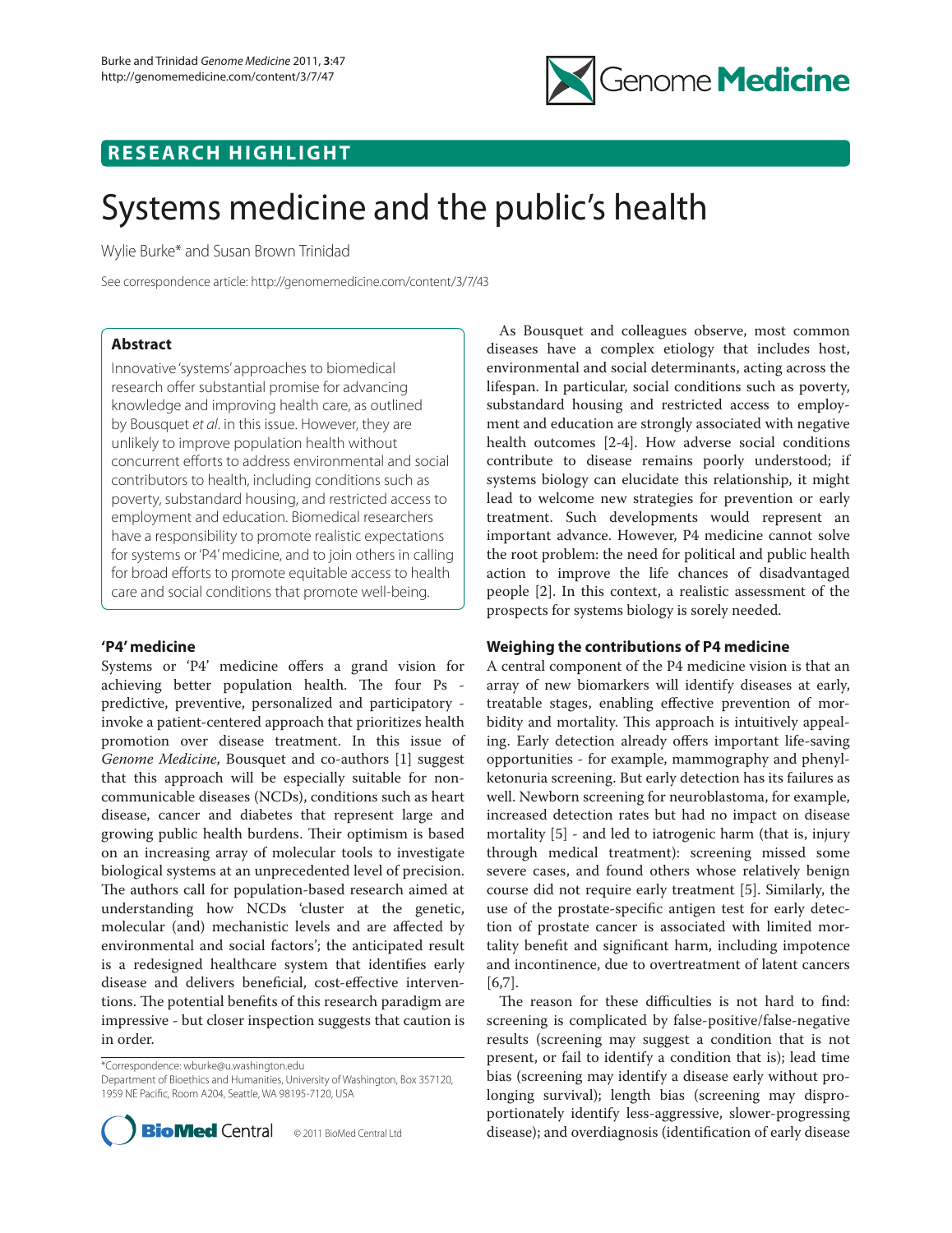in people whose course would be benign if left untreated) [6]. These problems, and in particular limited predictive value and overdiagnosis, are likely outcomes for biomarkers associated with NCDs because of the variable course of these conditions and the important contribution of social and lifestyle factors to outcome [2,3]. Undoubtedly, systems biology will help to refine screening protocols, and some P4 biomarkers will have sufficient predictive value to improve care, but past screening experience tells us that none will be fully error free [6].

As with biomarkers, systems biology offers promise for drug discovery [1]. However, drug development is notoriously difficult: predictive models are theoretical and do not always withstand testing; animal models are an inexact facsimile of human biology; and targeting one part of a given pathway may have unforeseen effects elsewhere. Systems biology is likely to make important contributions, but progress will still be slow because a large complement of targeted therapeutics will be needed for substantive healthcare improvement.

The prospects are less clear for a P4 contribution to health behaviors. Although some effective strategies for improving health behaviors are emerging [8], the role of biomarker-based behavioral change appears limited. DNA-based risk prediction, for example, appears to have little or no effect on health behaviors [9] - and social conditions represent formidable barriers. A patient who faces difficulty housing or feeding her children is unlikely to spend resources addressing a possible future health risk. Likewise, using P4 profiling to encourage intake of green, leafy vegetables is of limited value for a patient living on the northern tundra or in an inner-city neighborhood with no gardens or grocery stores. Solving these problems will require efforts beyond the realms of biomedical research and health care.

#### **P4 medicine and research participation**

Achieving the benefits of systems biology will require substantial research participation and investment in research infrastructure. Bousquet and colleagues propose that individuals have a 'societal responsibility to make their anonymized data available to appropriate scientists and physicians' in order to accomplish the research necessary for P4 medicine. Certainly the inclusion of diverse populations will be necessary to ensure that the benefits of research are broadly relevant [10].

In the absence of the political will to address poverty and other social conditions associated with poor health outcomes, many people will continue to have limited access to effective health care and therefore little motivation to participate in research aimed at improving it. The argument that they have an obligation to do so is difficult to justify when there is no assurance that they or their descendants - will reap the benefits. Accordingly,

Bousquet and colleagues call for increased efforts to address the social determinants of health, arguing that 'P4 medicine development should be a global aim and not a privilege of 'rich' countries.' Beyond moral exhortation, biomedical researchers face the serious question of how to engage with this dilemma.

#### **The way forward**

What can researchers do to encourage increased research participation based on reasonable expectations? And how can they contribute to broader efforts to improve health equity? An important starting point is to avoid suggesting that P4 medicine will provide the muchwished-for magic bullet. Policy makers would undoubtedly welcome a technological fix to population health. Researchers must avoid overpromising, and instead should counsel policy makers that efforts to improve social conditions have a greater potential to enhance population health than even the most optimistic projections for P4 medicine.

Systems biology is poised to provide a wealth of new knowledge about human health and disease. Opportunities for improving health care will emerge, and these are reason enough to celebrate the systems biology approach - but they will not solve the tough social issues that lie at the center of population health challenges. Bousquet and colleagues have it right when they link P4 medicine to a call to address social inequities. In doing so, they acknowledge the limitations of biomedical research and the importance of thinking beyond biological systems to the political, psychological, sociocultural and economic realities that shape them.

#### **Abbreviations**

NCD, non-communicable disease.

#### **Competing interests**

The authors declare that they have no competing interests.

Published: 27 July 2011

#### **References**

- 1. Bousquet J, Anto JM, Sterk PJ, Adcock IM, Chung KF, Roca J, Agusti A, Brightling C, Cambon-Thomsen A, Cesario A, Abdelhak S, Antonarakis SE, Avignon A, Ballabio A, Baraldi E, Baranov A, Bieber T, Bockaert J, Brahmachari S, Brambilla C, Bringer J, Dauzat M, Ernberg I, Fabbri L, Froguel P, Galas D, Gojobori T, Hunter P, Jorgensen C, Kaufmann F, *et al*.: Systems medicine and integrated care to combat chronic non-communicable diseases. *Genome Med* 2011, 3:43
- 2. World Health Organization Commission on Social Determinants of Health: *Closing the Gap in a Generation: Health Equity Through Action on the Social Determinants of Health*. Geneva: World Health Organization; 2008. [http://whqlibdoc.who.int/hq/2008/WHO\_IER\_CSDH\_08.1\_eng.pdf]
- 3. Lewis SJ, Leeder SR: Why health reform? *Med J Aust* 2009, 191:270-272.
- 4. Farley TA: Reforming health care or reforming health? *Am J Public Health* 2009, 99:588-990.
- 5. Woods WG, Gao RN, Shuster JJ, Robison LL, Bernstein M, Weitzman S, Bunin G, Levy I, Brossard J, Dougherty G, Tuchman M, Lemieux B: Screening of infants and mortality due to neuroblastoma. *N Engl J Med* 2002, 346:1041-1046.
- 6. Welch HG, Shwartz LM, Woloshin S: *Overdiagnosis: Making People Sick in the Pursuit of Health.* Boston, MA: Beacon Press; 2011.